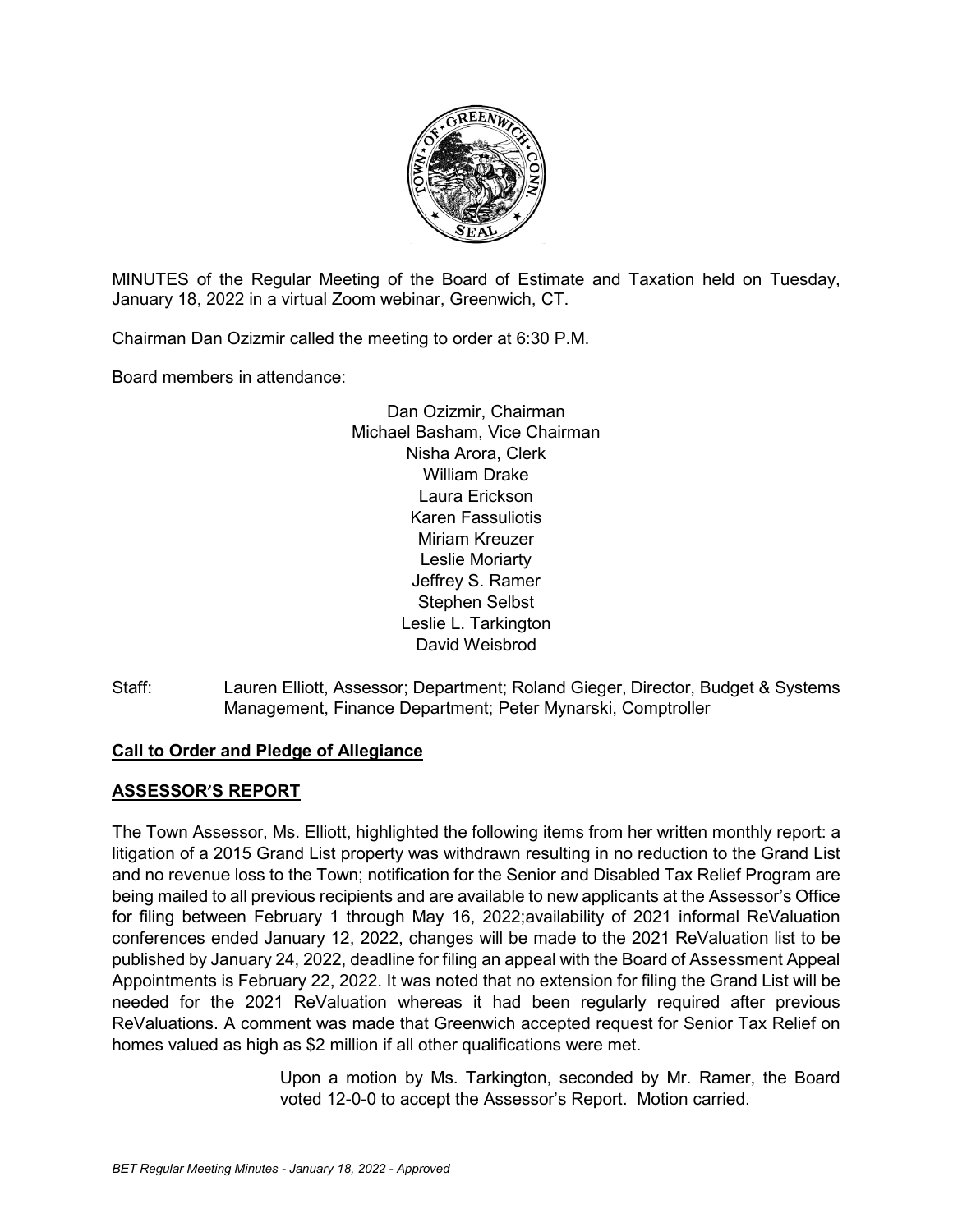## **COMPTROLLER'S REPORT**

Comptroller Mynarski drew the Board's attention to a number of topics in his written report for possible discussion. He discussed the successful January sale of \$75 million in Bond Anticipation Notes and \$40 million in Bonds. He mentioned that we had the second lowest interest rates ever compared to the previous year. In addition, Mr. Mynarski mentioned that the Town maintained its Triple A credit ratings. Members of the Board asked questions about: the status of filing the State and Federal Single Audit by January 31, 2022 and Mr. Mynarski responded that the audits were completed but the Auditor was still awaiting federal guidance to file with the State of Connecticut. Mr. Mynarski talked about expanding the At Fault Vehicle Policy by the Risk Manager. Finally, Mr. Mynarski stated that the next American Rescue Plan (ARP) Working Group meeting was being delayed so that responses from the Request for Proposals from non-profits agencies seeking ARP funds could be evaluated.

> Upon a motion by Ms. Tarkington, seconded by Ms. Moriarty, the Board voted 12-0-0 to accept the Comptroller's Report. Motion carried.

## **TREASURER'S REPORT**

Upon a motion by Mr. Ramer, seconded by Ms. Tarkington, the Board voted 12-0-0 to accept the Treasurer's Report. Motion carried.

## **BET Standing Committee Reports**

BET Budget Committee: Ms. Tarkington reported that the annual Budget cycle will begin on January 25, 2022 with the presentation of the First Selectman's Budget, followed by the presentation of the BOE Budget. The meeting will be in a webinar format with written questions and comments submitted through the Town website. A broadcast of the webinar presentation will also be available on GCTV, Channels 24 and 79, and on YouTube.

The agendas of Annual Budget Committee Departmental Hearings 12-day schedule will be posted on the Town website and attendees able to participate through Zoom webinar features. A broadcast of the meeting will be also available on GCTV, Channels 24 and 79, and on YouTube. The Hearings focus on departmental FY2023 operating plans and proposed expenditure.

#### **BET Liaison Reports**

No reports were scheduled.

## **BET Special Project Team Reports**

No reports were scheduled.

#### **OLD BUSINESS**

No topic was scheduled for discussion.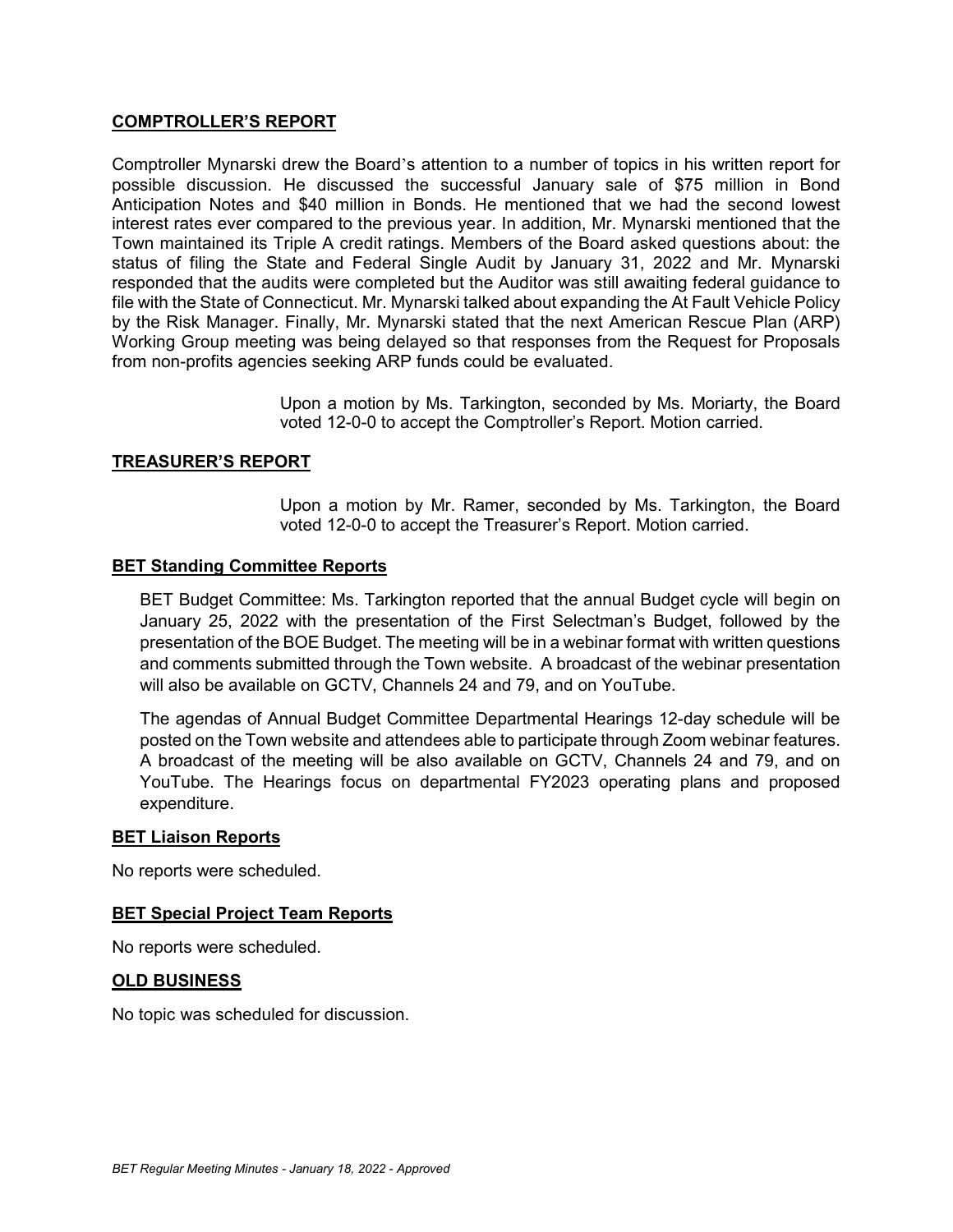### **NEW BUSINESS**

### • **2020-2021 Annual Report – First Read**

Chairman Ozizmir explained for the new Board members that the report was 220-pages filled with information required by the State about the Town's budget activities. It was suggested that comments, grammatical changes or substantive questions should be forwarded to Ms. Davis, the Comptroller's Executive Assistant, to be aggregated and circulated prior to a vote. A Board member commented that the BET responsibility was to compile and publish the document, but not necessarily responsible for its accuracy; it was proposed that a DRAFT copy be posted on the Town website while clarification is sought as to whether the BET vote would be whether to approve or accept the document prior to turning it over to the RTM.

## **Approval of BET Meeting Minutes**

Ms. Fassuliotis recommended changes prior to voting on Minutes to be Accepted as well as those to be Approved. She commented that all members of the new term's BET were able to vote on Accepting Minutes. Ms. Moriarty also proposed a change which she had already made in the One Drive posted version.

> Upon a motion by Ms. Fassuliotis, seconded by Mr. Drake, to approve the Minutes of the Regular BET Meeting held on December 16, 2021 as amended, the Minutes of the Special Meeting of the BET held on December 23, 2021 as amended, and the Minutes of the Special Meeting of the BET held on January 4, 2022 as amended, the Board voted 12-0-0. Motion carried.

Upon a motion by Ms. Fassuliotis, seconded by Mr. Ozizmir, to approve the Minutes of the BET Organizational Meeting held on January 5, 2022 as amended, the Board voted 12-0-0. Motion carried.

#### **Chairs Report**

Chairman Ozizmir thanked the Board members and professional staff in advance for their contribution for this fiscal year. He noted that incorporating the American Rescue Plan grants and ESSER Funding would be a new challenge as the FY2023 Budget is prepared.

## **Adjournment**

Upon a motion by Ms. Kreuzer, seconded by Ms. Moriarty, the Board voted 12-0-0 to adjourn the meeting at 7:01 P.M. Motion carried.

Respectfully submitted,

 $\frac{1}{2}$ 

Catherine Sidor, Recording Secretary